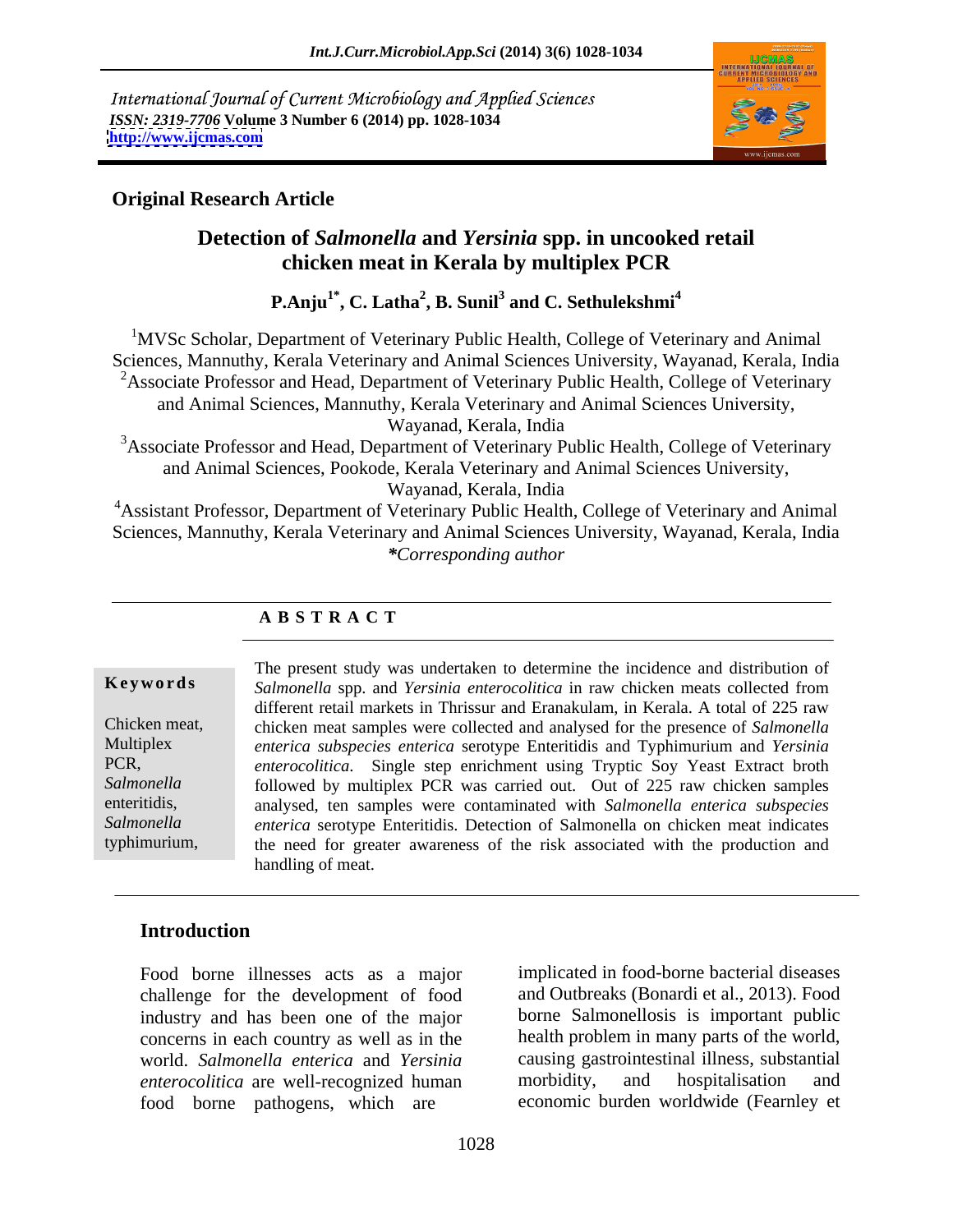al., 2011). *Yersinia enterocolitica* is In the present study, multiplex PCR was rapidly emerging worldwide as an enteric used as a tool to identify the virulence pathogen and has become a major cause of genes of Salmonella enteritidis, human enterocolitis characterised by fever, Salmonella Typhimurium and Y. diarrhoea and abdominal cramps in most *enterocolitica* in chicken samples of the industrialized world (Bolton et al*.,* collected. For *Salmonella enteritidis* and 2013). Consumption of contaminated Salmonella Typhimurium primers poultry meat can be act as the main source targeting the STM4495 and SEN1392 of contamination of these food borne genes, coading for a putative cytoplasmic bacterial illnesses. Human cases of protein, which are sensitive and specific salmonellosis are linked with the for the detection of these serotypes (Liu et prevalence of Salmonella infection in poultry and other meat sources. There are evidences that consumption of foods of animal origin especially chicken meat with *Y. enterocolitica* which are responsible for mediated lysis, limited only to the human infections (Estrada *et al*., 2012). pathogenic strains of *Y. enterocolitica* The Salmonella serovars most frequently isolated from humans are *Salmonella enteritidis* and *Salmonella* Typhimurium The global increase in chicken and recent studies have shown that consumption is stimulated by its high *Salmonella enteritidis* is the most protein content and its accessible price, prevalent global serovar of Salmonella. (Hassanein et al., 2011). rapid detection of the food borne

Increased public awareness related to that, the present study was carried out for health and the economic impact of food borne illness demands for rapid, sensitive, collected from retails markets for the and specifc techniques for detection of presence of food borne pathogens under these food borne pathogens. The identification of the organisms using<br>
conventional becteriological analysis is<br> **Materials and Methods** conventional bacteriological analysis is laborious and time consuming and not<br>example collection compatible with routine processing of large numbers of samples. Fast and accurate diagnosis of food borne diseases<br>chicken were collected from various retail possible by the use of genotype based<br>in Thrissur and Erankulam viz... identification tests, targeting specific genes encoding for the production of virulence factors of the organisms.<br>
Multiplex PCR allows fast and accurate  $\frac{\text{magenta}}{\text{from}}$  birds in good condition and detection of more than one virulence factor in a single PCR reaction. This assay not only reduces the cost for testing but also provides data on the presence of selected for sampling. The samples were<br>collected aseptically in sterilized different pathogens in a single experiment

genes of *Salmonella enteritidis*, *Salmonella* Typhimurium and *Y. enterocolitica* in chicken samples *Salmonella* Typhimurium primers al*.,* 2012) were used. The chromosomal *ail* gene has been shown to be a stable virulent marker contribute to adhesion, invasion, and resistance to complement- (Vanantwerpen et al., 2013)

The global increase in chicken has drawn the attention to the necessity of pathogens in the chicken meat. In light of the screening of raw chicken meat samples study.

## **Materials and Methods**

## **Sample collection**

A total of 225 samples of raw broiler chicken were collected from various retail outlets in Thrissur and Erankulam *viz.,* Market A ( $n=94$ ), Market B ( $n=86$ ) and Market C  $(n=45)$ . The samples were taken from birds in good condition and slaughtered by halal method. Fifty gram of sample was taken from each deskinned bird and thigh, rib, and neck area were selected for sampling. The samples were collected aseptically in sterilized polythene bags and transported to the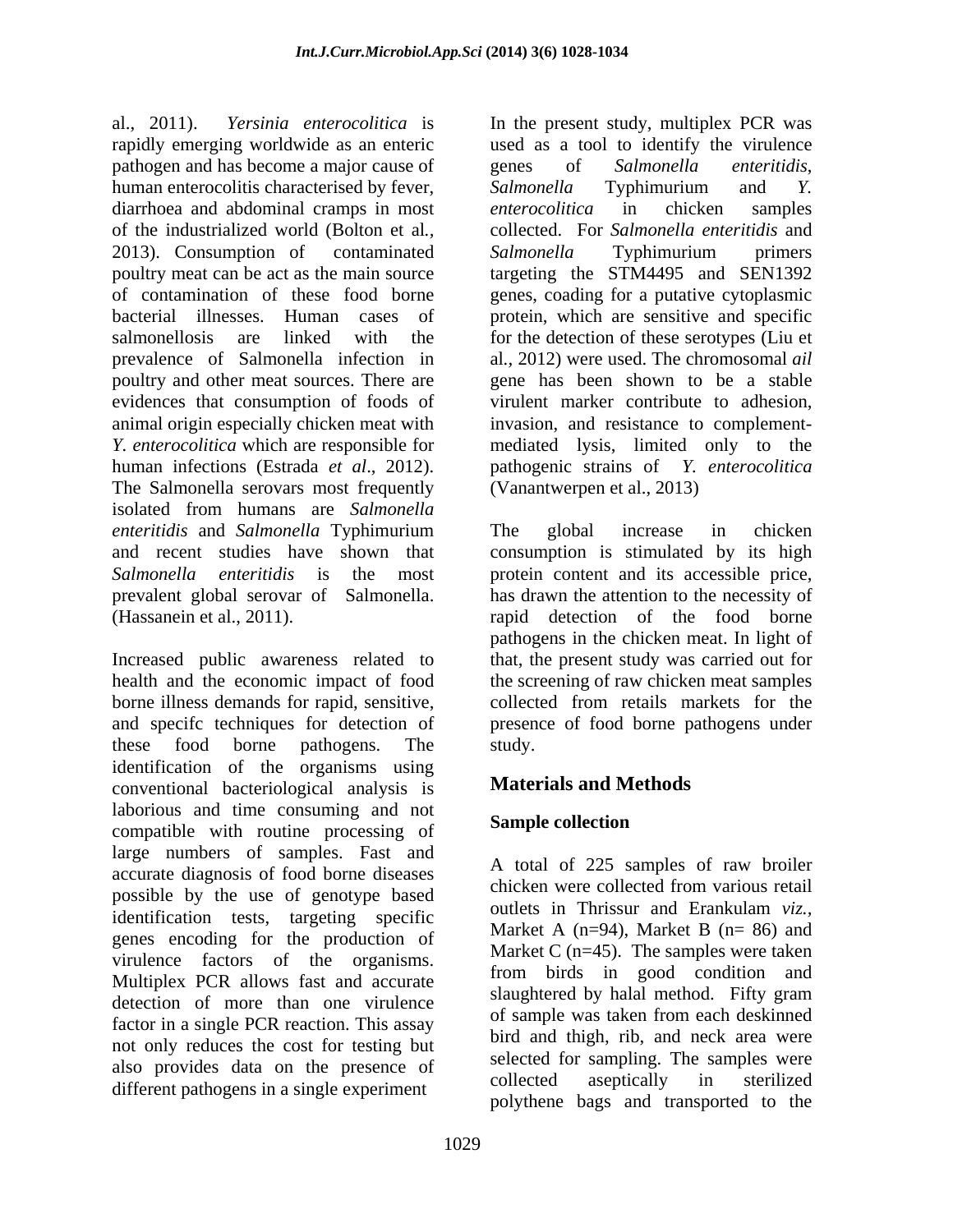laboratory under chilled condition in Multiplex PCR thermocool containers.The samples were processed upon arrival in the laboratory

The boiling and snap chilling technique was used for the preparation of DNA template (Lee et al*.,* 2009). Two milliliter of aliquot from the enriched samples were taken into an eppendorf tube and centrifuged at 1000 X g for 10 min at  $4^{\circ}$ C. The supernatant was discarded and the **Statistical analysis** pellet obtained at the bottom was washed twice in one millilitre of sterile milliQ Statistical analysis was carried out using water by re-centrifugation at  $1000 \text{ X g}$  for 10 min at  $4^{\circ}$ C. The pelleted cells obtained difference in the occurrence of 10 min at 4<sup>o</sup>C. The pelleted cells obtained<br>finally were resuspended in 100µl of Salmonella in chicken between diffe Molecular grade water, kept in a boiling sources. water bath for 10 min, and then immediately chilled on crushed ice for 30 Results and Discussion min. Then the samples were centrifuged at 1000 X g for five minutes and supernatants were stored at  $-20$  °C for further use as template for PCR. From this analysed by multiplex TCR, To samples 4µlof template DNA were used directly

### **Multiplex PCR**

and subjected to microbiological analysis detecting the pathogens under study on the same day of collection. simultaneously in a single reaction tube **Processing of samples** these organisms *i.e*., *sen*, *stm* and *ail*  A 25 gram portion of each sample was and *Y. enterocolitica* respectively (Table aseptically transferred to 225 ml of Tryptic 1). PCR was performed in a reaction Soy Yeast Extract Agar supplemented volume of 25µl containing 4 µl of with 1.5 mg/100 ml cefsulodin, 0.4 mg/ genomic DNA, 2.50 µl PCR reaction 100ml Irgasan and 0.25 mg/100 ml buffer  $(1X)$  concentration),  $2 \mu$ l of MgCl<sub>2</sub> Novobiocin, in a stomacher bag. Then it (2mM), 0.25 µl of *taq* DNA polymerase was homogenized in a stomacher  $(5U/\mu l)$ , 1  $\mu l$  of dNTP mix (400  $\mu$ M), 1  $\mu l$ (Smasher, AES, France) for 120 sec. and of forward and reverse set of each primers incubated at  $37^0$  C for 16 h. After and 9.25 µl of molecular grade water. PCR incubation, two milliliter aliquot from the amplification was performed as follows: homogenised sample was used for DNA Initial denaturation of 7 min followed by extraction by boiling and snap cooling  $\qquad 35$  cycles of final denaturation at  $95^{\circ}$  C for method and multiplex PCR protocol was  $\qquad 1 \text{ min}$ , annealing at  $60^{\circ}$  C for 40 sec and carried out.  $\qquad \qquad$  extension for 2 min at 72<sup>°</sup> C and one cycle **DNA extraction** The PCR products were separated in a 1.5 The multiplex PCR was standardised for containing all the three primer sets for primers for *S. enteritidis*, *S. typhimurium*  $\rm ^{0}$  C for  $0 \text{ C}$  for 40 sec and  $^{0}$  C and one cycle of final denaturation at  $72^{\circ}$  C for 10 min.  $^{0}$  C for 10 min. per cent agarose gel and stained with Ethidium bromide(10mg/ml). The gel was visualised under UV transilluminator (Hoefer, USA) and the images were documented on gel documentation system (Bio- Rad Laboratories, USA).

### **Statistical analysis**

Statistical analysis was carried out using  $Z'$  test in order to study the significant difference in the occurrence of Salmonella in chicken between different sources.

## **Results and Discussion**

for the PCR.<br>
4.44 per cent were found to be Out of 225 raw chicken meat samples analysed by multiplex PCR, 10 samples *i.e.,* six from Market A and four from Market B, with an overall prevalence of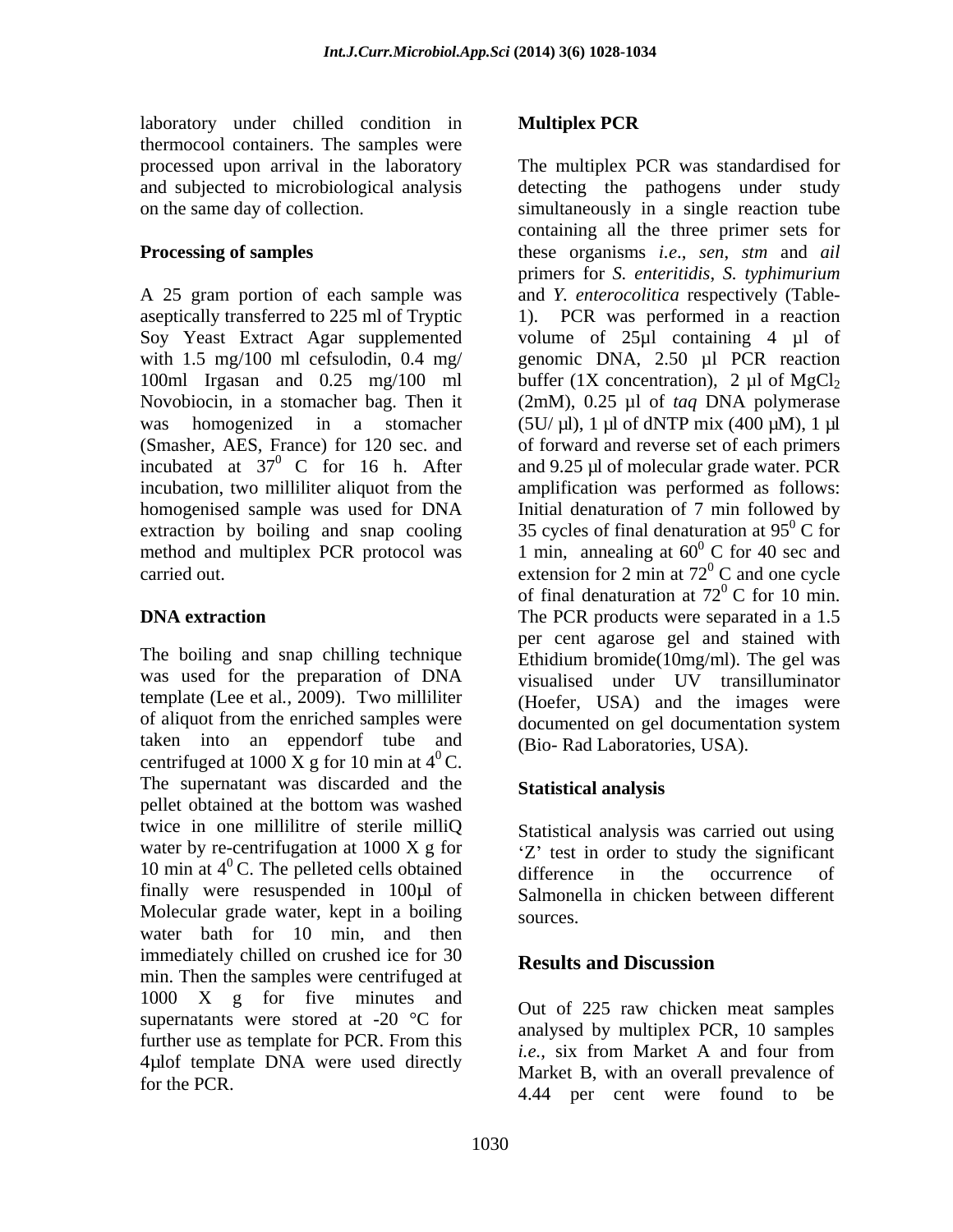contaminated with *S. typhimurium* and *Y. enterocolitica.* On statistical analysis, it

The result of the present study clearly establishes the presence of *Salmonella* spp. among chicken. Detection of Salmonella on meat indicate the need for When 288 different abattoir samples greater awareness of the risk associated screened in that study, 10 per cent were with the production and handling of meat. The primary reservoir of Salmonella is the intestinal tract of animals and birds. In the present study, in the retail markets<br>During slaughter, the intestinal contents A and B from where positive samples can spill and contaminate the muscles and obtained, slaughter of birds were carried organs of the chicken, which is the outin the market place itself, existing important source of presence of condition of where was quite Salmonella in meat (Paiao et al., 2013). Insatisfactory. Carcasses may expose to Poultry products have consistently been beavy contamination from dung and soil identified as important sources of during evisceration. Situation can be Salmonella infection in humans, because further aggravated by inadequate ante-and of vertical transfer of infection from

contaminated with *S. enteritidis* (Table- breeding hens to progeny is an important 2). The result of multiplex PCR is shown aspect of the epidemiology of *Salmonella* in figure 1. None of the samples was spp. infection within the poultry industry (Bae et al., 2013)

was found that there was no significant High level of contamination of chicken difference in occurrence of Salmonella in meat with Salmonella was reported byThai chicken samples collected from Market A and Market B. meat samples analysed, Salmonella could et al*.* (2012). Out of 356 retail chicken be isolated from 38.8 per cent of the samples. Freitas et al*.* (2010) employed multiplex PCR for the specific

positive for *Salmonella* spp.

In the present study, in the retail markets A and B from where positive samples condition of where was quite unsatisfactory. Carcasses may expose to heavy contamination from dung and soil post-mortem inspection practice.

| <b>Organisms</b>                       | Primer | <b>Primer sequence</b>               | Amplification<br>product size |
|----------------------------------------|--------|--------------------------------------|-------------------------------|
| $\mid$ <i>Y.</i> enterocolitica $\mid$ | ail F  | 5' TAATGTGTACGCTGCGAG 3'             | 351 bp                        |
|                                        | ail R  | 3' GACGTCTTACTTGCACTG 5'             | 351 bp                        |
| S. typhimurium                         | stm F  | <sup>1</sup> 5' GGTGGCAAGGGAATGAA 3' | 915 bp                        |
|                                        | stm R  | 3' CGCAGCGTAAAGCAACT 5'              | 915 bp                        |
|                                        | sen F  | 5'GCCACTGTCTGATGCTCTTG3'             | 656 bp                        |
| S. enteritidis                         | sen R  | 3' GAAAGGCTCCGTGGTTAGT5'             | 656 bp                        |

**Table.1** Primers used for the identification of *S. enteritidis, S. typhimurium* and *Y. enterocolitica*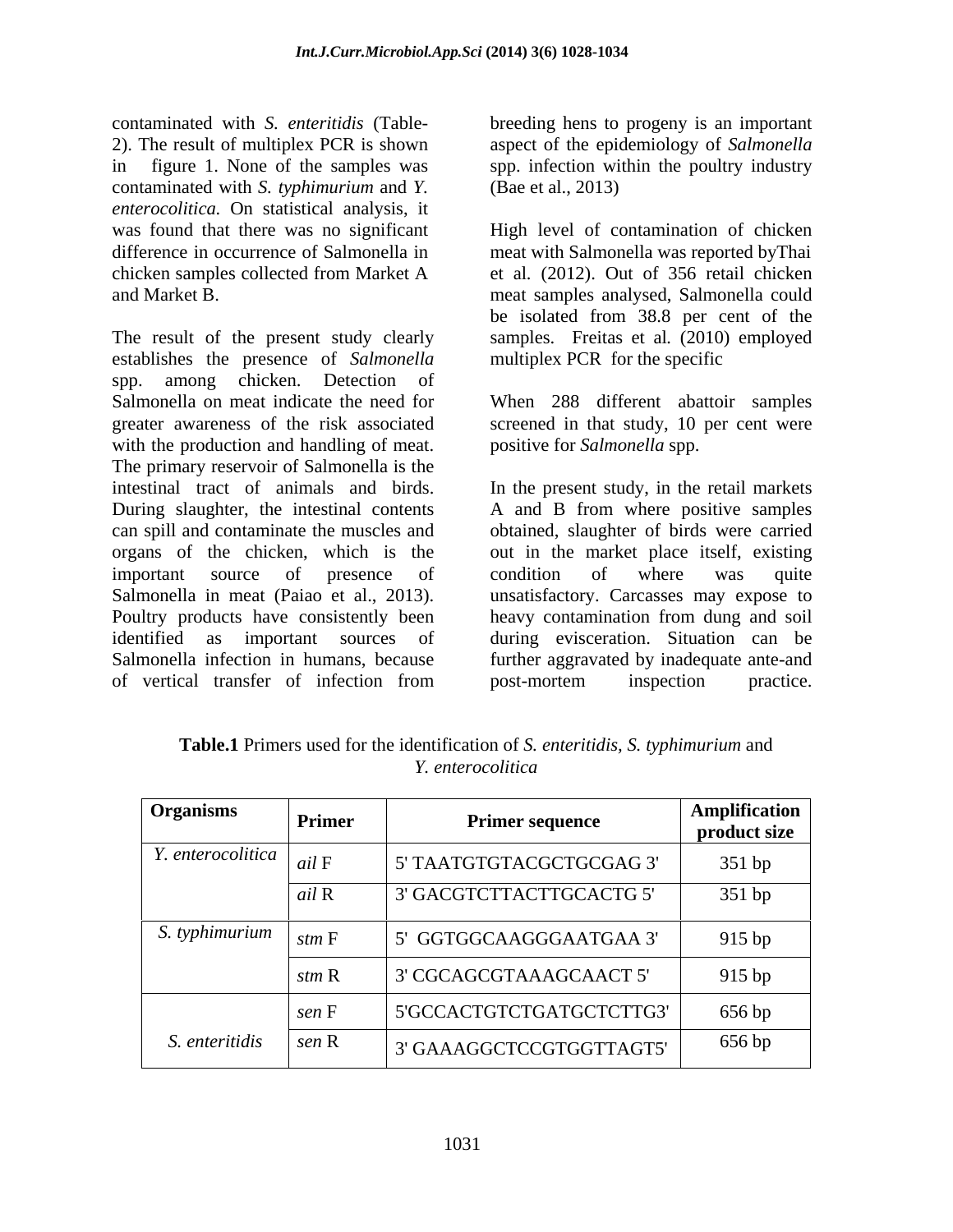| SI.<br>$N_0$ | <b>Source</b>   | samples<br>collected | Number of   $Y$ . enterocolitica  <br>positive<br>samples | S. enteritidis<br>positive samples | $S.$ typhimurium<br>positive<br>−sample |
|--------------|-----------------|----------------------|-----------------------------------------------------------|------------------------------------|-----------------------------------------|
|              | <b>Market A</b> | 94                   |                                                           | 6.38                               |                                         |
|              | Market B        | 86                   |                                                           | $\sqrt{7}$                         |                                         |
|              | Market C        | $\Lambda$            |                                                           |                                    |                                         |
|              | Total           | 225                  |                                                           | 4.44                               |                                         |

**Table.2** Incidence of Salmonella and Yersinia in raw poultry meat by multiplex PCR

**Figure.1** Agarose gel analysis of multiplex PCR assay results for *Salmonella enteritidis*



Lane 1. Multiplex PCR control Lane 2- 8. Chicken samples positive for *Salmonella enteritidis*

with the present study where none of the  $\qquad$  of samples were positive for Y. samples was positive for *Y. enterocolitica* enterocolitica. With raw meat,

Reports of Pavlovic et al*.* (2007) and Mauro et al. (2008) are also in agreement screened in that investigation, 4.3 per cent when screened 60 and 40 samples of fresh contamination may be less important as poultry meat. There are reports of isolating  $\qquad \qquad$  cooking to an internal temperature of 60<sup>0</sup> the organism from the rectal swabs of or more prior to consumption eliminate the Reports of Pavlovic et al. (2007) and (2007). When 302 samples of rectal swab<br>Mauro et al. (2008) are also in agreement with the present study where none of the were positive for *Y*.<br>samples was positive for *Y. enteroco* of samples were positive for *Y. enterocolitica.* With raw meat, 0 pathogens. However, inadequately cooked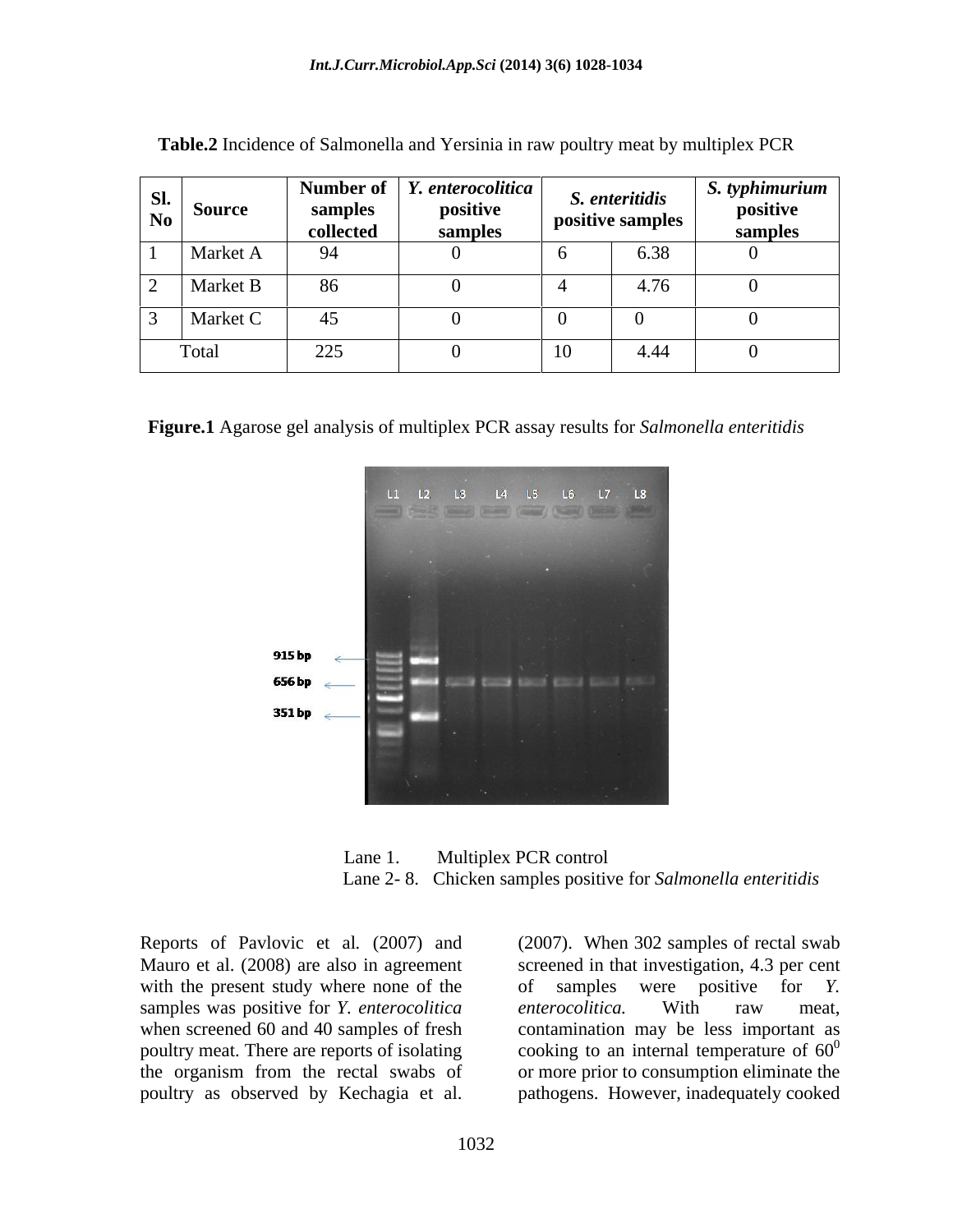meat and cross contamination cause Fearnley, E., Raupach, J.,Lagala, F. and greatest risk of food poisoning. Personnel involved in the production, distribution, chicken meat, eggs and humans;<br>retail handling and sale should be aware of Adelaide, South Australia, 2008. Int. potential risk from cross contamination J. Food Microbiol. 146: 219-227. and steps to be taken to limit the transfer Freitas, C. G., Santana, A. P., Silva, P. H. of the pathogen between raw and cooked products. F., Torres, F. A. G., Murata, L. S. and

Kerala Veterinary and Animal Sciences University, India is duly acknowledged for providing all the necessary infrastructure and facilities for doing this research.

- Bae, D. H., Dessie, H. K., Baek, H. J., Kim, S. G., Lee, H. S. and Lee, Y. J. 2013. Prevalence and characteristics
- Bolton, D. J., Ivory, C. and McDowell, D.<br>
2013 A small study of Yersinia determinants in *Yersinia* 2013. A small study of Yersinia porcine and human strains. Food
- Bonardi, S., Bassi, L., Brindani, F., Pongolini, S. 2013. Prevalence, multiplex real-time P<br>characterization and antimicrobial differential detection susceptibility of *Salmonella enterica* quantification<br>and *Yersinia enterocolitica* in pigs at *Salmonella* slaughter in Italy. Int. J. Food Microbiol*.* 163: 248-257.
- Cortez, A. L. L., Carvalho, A. C. F. B., Ikuno, A. A., Burger, K. P. and Vidal-Martins, A. M. C. 2006. multiplex-PCR. Res. Vet. Sci. 81: 340-344.
- Cameron, S. 2011. Salmonella in chicken meat, eggs and humans; Adelaide, South Australia, 2008. Int. J. Food Microbiol. 146: 219-227.
- **Acknowledgements** for detection of *Salmonella*<br>*enteritidis*, Typhi and Typhimurium C., Goncalves, V. S. P., Barros, M. A. Perecmanis, S. 2010. PCR multiplex for detection of *Salmonella enteritidis*, Typhi and Typhimurium and occurrence in poultry meat. Int. J. Food Microbiol*.* 139: 15-22.
- **References** identification of Salmonella species Hassanein, R., Ali, S. F. H., Abd El- Malek, A. M., Mohamed, M. A. and Elsayh, K.I. 2011. Detection and in minced beef and chicken meats by using Multiplex PCR in Assiut city. Vet. World**.** 4: 5-11.
	- of *Salmonella* spp. Isolated from poultry Slaughterhouse in Korea. J. J. and Chatzipanagiotou, S. 2007.<br>Vet Med Sci 75:1193-1200 Detection of chromosomal and Vet. Med. Sci. 75 : 1193-1200. Detection of chromosomal and<br>
	Note that the plasmid-encoded virulence<br>
	Very C and McDowell D plasmid-encoded virulence enterocolitica in pigs from birth to *enterocolitica* and other Yersinia spp. carcass and characterisation of isolated from food animals in Greece. Kechagia, N., Nicolaou, C., Ioannidou, V., Kourti, E., Ioannidis, A., Legakis, N. J. and Chatzipanagiotou, S. 2007. Detection of chromosomal plasmid-encoded virulence determinants in *Yersinia enterocolitica* and other *Yersinia* spp. isolated from food animals in Greece. Int. J. Food Microbiol. 118: 326-331
	- Control. 33- 521-524. Lee, S. H., Jung, B. Y., Rayamahji, N., D'Incau, M., Barco, L., Carra, E. and Kweon, C. H. and Yoo, H. S. 2009. A<br>
	Pongolini S. 2013 Prevalence multiplex real-time PCR for characterization and antimicrobial and *Yersinia enterocolitica* in pigs at *Salmonella enterica* serovar<br>
	slaughter in Italy Int I Food **Typhimurium** and Enteritidis in Lee, H. S., Jeon, W.J., Choi, K. S., Kweon, C. H. and Yoo, H. S. 2009. A multiplex real-time PCR for differential detection and quantification of *Salmonella* spp., *Salmonella enterica* serovar Typhimurium and Enteritidis in meats. J. Vet. Sci*.* 10: 43-51.
	- Identification of *Salmonella* spp.<br>
	In Interval and *Salmonella enterica* Typhimurium<br>
	Salmonella enterica Typhimurium isolates from chicken abattoirs by Salmonella enterica Typhimurium Liu, B., Zhou, X., Zhang, L., Liu, W., Dan, X., Shi, C. and Shi, X. 2012. Development of a novel multiplex PCR assay for the identification of *Salmonella enterica* Typhimurium and Enteritidis. Food Control. 27: 87- 93.